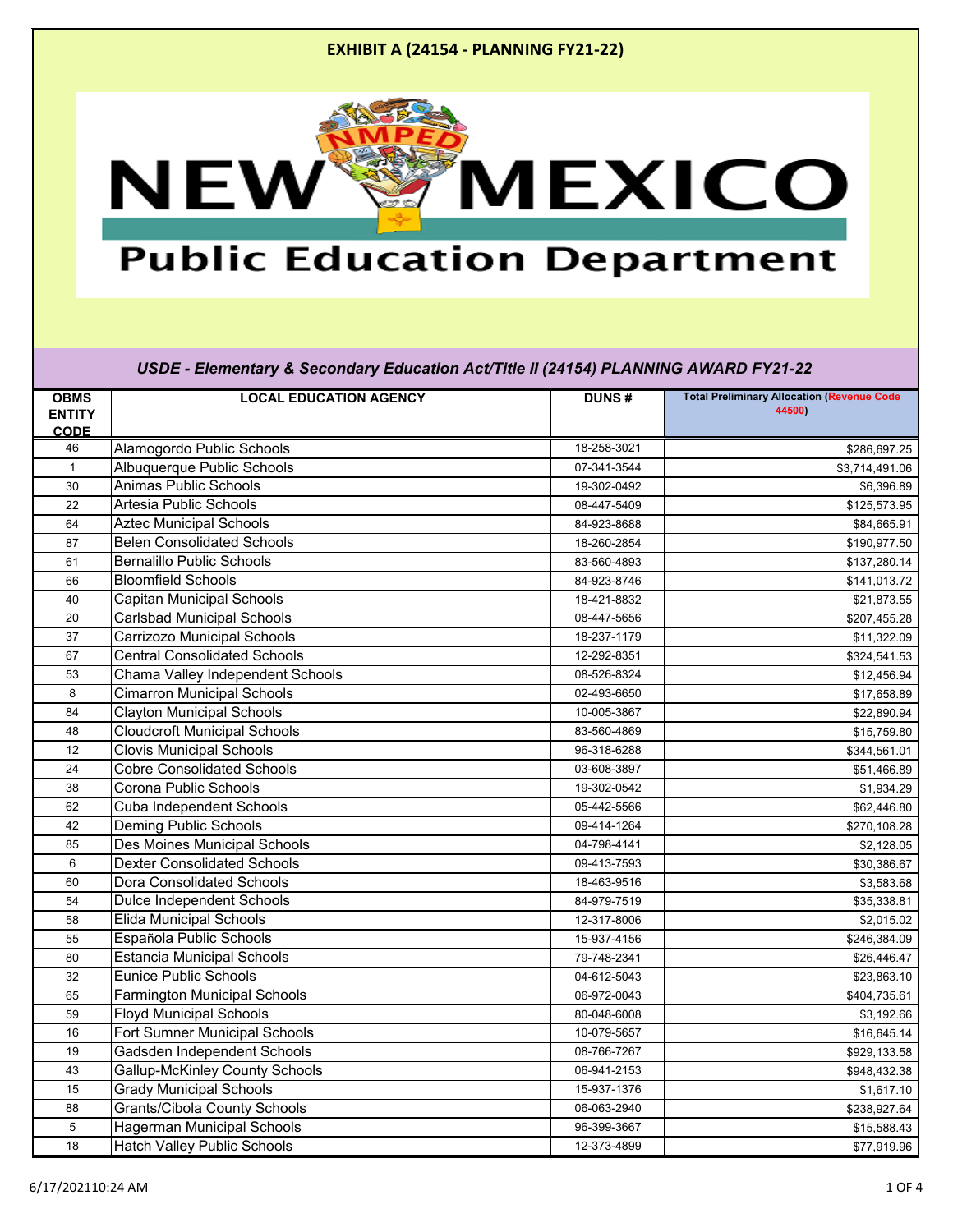

## **Public Education Department**

| <b>OBMS</b>    | <b>LOCAL EDUCATION AGENCY</b>              | <b>DUNS#</b> | <b>Total Preliminary Allocation (Revenue Code</b> |
|----------------|--------------------------------------------|--------------|---------------------------------------------------|
| <b>ENTITY</b>  |                                            |              | 44500)                                            |
| <b>CODE</b>    |                                            |              |                                                   |
| 33             | <b>Hobbs Municipal Schools</b>             | 06-897-3627  | \$311,364.59                                      |
| 39             | <b>Hondo Valley Public Schools</b>         | 07-915-3107  | \$6,192.73                                        |
| 50             | <b>House Municipal Schools</b>             | 18-421-9046  | \$1,374.67                                        |
| 34             | <b>Jal Public Schools</b>                  | 07-486-5429  | \$15,445.44                                       |
| 56             | Jemez Mountain Public Schools              | 10-066-3558  | \$16,683.26                                       |
| 63             | Jemez Valley Public Schools                | 19-569-1175  | \$23,203.32                                       |
| 7              | Lake Arthur Municipal Schools              | 10-079-6135  | \$5,428.00                                        |
| 17             | Las Cruces Public Schools                  | 09-413-8740  | \$1,141,972.99                                    |
| 69             | Las Vegas City Public Schools              | 10-005-3990  | \$77,796.39                                       |
| 51             | Logan Municipal Schools                    | 10-278-4170  | \$6,388.82                                        |
| 29             | Lordsburg Municipal Schools                | 09-413-5670  | \$30,266.25                                       |
| 41             | Los Alamos Public Schools                  | 07-338-7409  | \$37,830.18                                       |
| 86             | Los Lunas Public Schools                   | 08-146-6427  | \$323,422.98                                      |
| 21             | Loving Municipal Schools                   | 10-060-5997  | \$11,513.35                                       |
| 31             | Lovington Municipal Schools                | 12-351-4762  | \$100,764.59                                      |
| 75             | Magdalena Municipal Schools                | 07-645-1756  | \$39,159.91                                       |
| 11             | <b>Maxwell Municipal Schools</b>           | 10-005-4055  | \$2,829.36                                        |
| 14             | <b>Melrose Municipal Schools</b>           | 10-060-6003  | \$5,760.17                                        |
| 78             | <b>Mesa Vista Consolidated Schools</b>     | 05-821-1590  | \$16,358.69                                       |
| 44             | Mora Independent Schools                   | 09-414-3401  | \$18,076.76                                       |
| 81             | Moriarty-Edgewood School District          | 01-122-4219  | \$119,751.28                                      |
| 28             | <b>Mosquero Municipal Schools</b>          | 10-066-3608  | \$853.53                                          |
| 82             | <b>Mountainair Public Schools</b>          | 12-361-3127  | \$16,551.75                                       |
| 70             | Pecos Independent School District          | 05-494-0481  | \$23,124.72                                       |
| 77             | Peñasco Independent Schools                | 79-937-8146  | \$26,684.76                                       |
| 72             | Pojoaque Valley Public Schools             | 08-195-9579  | \$45,257.34                                       |
| 57             | <b>Portales Municipal Schools</b>          | 12-361-1816  | \$139,080.04                                      |
| $\mathsf 3$    | Quemado Independent Schools                | 01-682-0532  | \$10,230.93                                       |
| 79             | Questa Independent Schools                 | 86-767-6298  | \$21,360.04                                       |
| 9              | <b>Raton Public Schools</b>                | 12-296-2160  | \$45,826.79                                       |
| $\overline{2}$ | <b>Reserve Independent Schools</b>         | 12-75-71342  | \$9,685.35                                        |
| 83             | <b>Rio Rancho Public Schools</b>           | 83-560-4810  | \$384,657.02                                      |
| 4              | <b>Roswell Independent Schools</b>         | 07-138-5249  | \$422,665.29                                      |
| 27             | <b>Roy Municipal Schools</b>               | 12-334-4574  | \$1,072.68                                        |
| 36             | <b>Ruidoso Municipal Schools</b>           | 10-155-4744  | \$76,490.06                                       |
| 52             | San Jon Municipal Schools                  | 10-060-6029  | \$3,430.29                                        |
| 71             | Santa Fe Public Schools                    | 09-714-4281  | \$407,947.99                                      |
| 25             | <b>Santa Rosa Consolidated Schools</b>     | 03-612-5920  | \$29,064.05                                       |
| 23             | <b>Silver Consolidated School District</b> | 78-047-0423  | \$132,674.63                                      |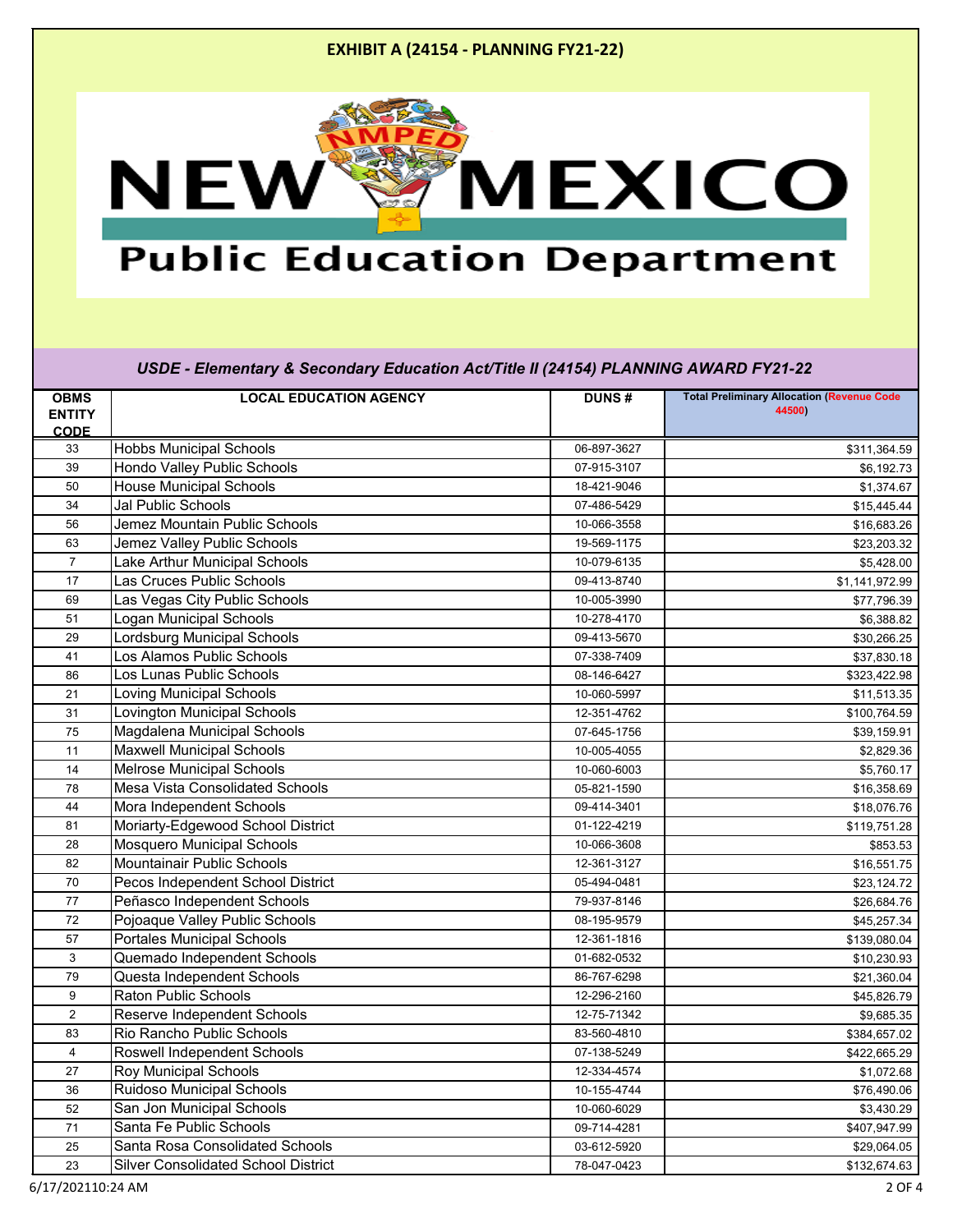

## **Public Education Department**

| <b>OBMS</b>   | <b>LOCAL EDUCATION AGENCY</b>                                | <b>DUNS#</b> | <b>Total Preliminary Allocation (Revenue Code</b> |
|---------------|--------------------------------------------------------------|--------------|---------------------------------------------------|
| <b>ENTITY</b> |                                                              |              | 44500)                                            |
| <b>CODE</b>   |                                                              |              |                                                   |
| 74            | <b>Socorro Consolidated Schools</b>                          | 04-070-5303  | \$89,409.66                                       |
| 10            | <b>Springer Municipal Schools</b>                            | 18-262-0369  | \$6,086.61                                        |
| 76            | <b>Taos Municipal Schools</b>                                | 19-329-1002  | \$115,853.07                                      |
| 35            | <b>Tatum Municipal Schools</b>                               | 10-005-4170  | \$9,519.14                                        |
| 13            | <b>Texico Municipal Schools</b>                              | 18-261-9114  | \$21,129.63                                       |
| 73            | Truth or Consequences Municipal Schools                      | 10-005-4196  | \$77,566.29                                       |
| 49            | <b>Tucumcari Public Schools</b>                              | 09-414-4391  | \$64,096.54                                       |
| 47            | <b>Tularosa Municipal Schools</b>                            | 10-837-6617  | \$72,755.90                                       |
| 26            | Vaughn Municipal Schools                                     | 10-005-4220  | \$4,926.28                                        |
| 45            | <b>Wagon Mound Public Schools</b>                            | 10-005-4238  | \$8,789.21                                        |
| 68            | West Las Vegas Public Schools                                | 06-942-2491  | \$93,151.37                                       |
| 89            | Zuni Public School District                                  | 10-504-2907  | \$101,431.95                                      |
|               | <b>STATE CHARTERS</b>                                        |              |                                                   |
| 580-001       | 21st Century Public Academy                                  | 06-603-3031  | \$12,787.75                                       |
| 579-001       | <b>ACES Technical Charter School</b>                         | 11-720-9902  | \$1,285.58                                        |
| 528-001       | Albuquerque Bilingual Academy                                | 01-594-6921  | \$19,974.60                                       |
| 574-001       | Albuquerque Collegiate Charter School                        | 08-120-1500  | \$7,613.82                                        |
| 524-001       | AIMS @ UNM                                                   | 96-759-4388  | \$5,932.69                                        |
| 516-001       | Albuquerque School of Excellence                             | 96-438-5368  | \$38,917.44                                       |
| 517-001       | Albuquerque Sign Language Academy (The)                      | 96-259-6008  | \$5,249.39                                        |
| 532-001       | Aldo Leopold High School                                     | 82-586-2134  | \$7,017.51                                        |
| 511-001       | Alma d' arte Charter High School                             | 15-834-9188  | \$5,931.13                                        |
| 575-001       | <b>Altura Preparatory School</b>                             | 08-119-9774  | \$5,807.87                                        |
| 525-001       | Amy Biehl Charter High School                                | 04-453-9596  | \$9,290.64                                        |
| 520-001       | ASK Academy (The)                                            | 02-763-1876  | \$8,952.21                                        |
| 512-001       | <b>Cesar Chavez Community School</b>                         | 18-762-1888  | \$9,740.53                                        |
| 562-001       | Dzit Dit Lool School of Empowerment, Action and Perseverance | 08-015-4085  | \$3,456.32                                        |
| 550-001       | <b>Estancia Valley Classical Academy</b>                     | 08-025-5234  | \$16,655.34                                       |
| 557-001       | <b>Explore Academy</b>                                       | 05-466-2018  | \$12,513.45                                       |
| 503-001       | Horizon Academy West                                         | 79-372-5230  | \$14,200.98                                       |
| 573-001       | Hózhó Academy                                                | 08-124-4280  | \$17,606.69                                       |
| 535-001       | J. Paul Taylor Academy                                       | 01-853-1530  | \$6,101.10                                        |
| 560-001       | La Academia Dolores Huerta                                   | 80-048-6081  | \$4,268.72                                        |
| 546-001       | La Tierra Montessori School of the Arts and Sciences         | 07-860-4652  | \$2,639.19                                        |
| 567-001       | Las Montañas Charter School                                  | 02-905-6318  | \$7,256.14                                        |
| 519-001       | <b>MASTERS Program (The)</b>                                 | 96-461-5798  | \$5,845.34                                        |
| 547-001       | McCurdy Charter School                                       | 07-873-2212  | \$14,096.98                                       |
| 501-001       | Media Arts Collaborative Charter School                      | 00-424-7970  | \$8,107.00                                        |
| 578-001       | Middle College High School                                   | 03-747-5351  | \$4,717.11                                        |